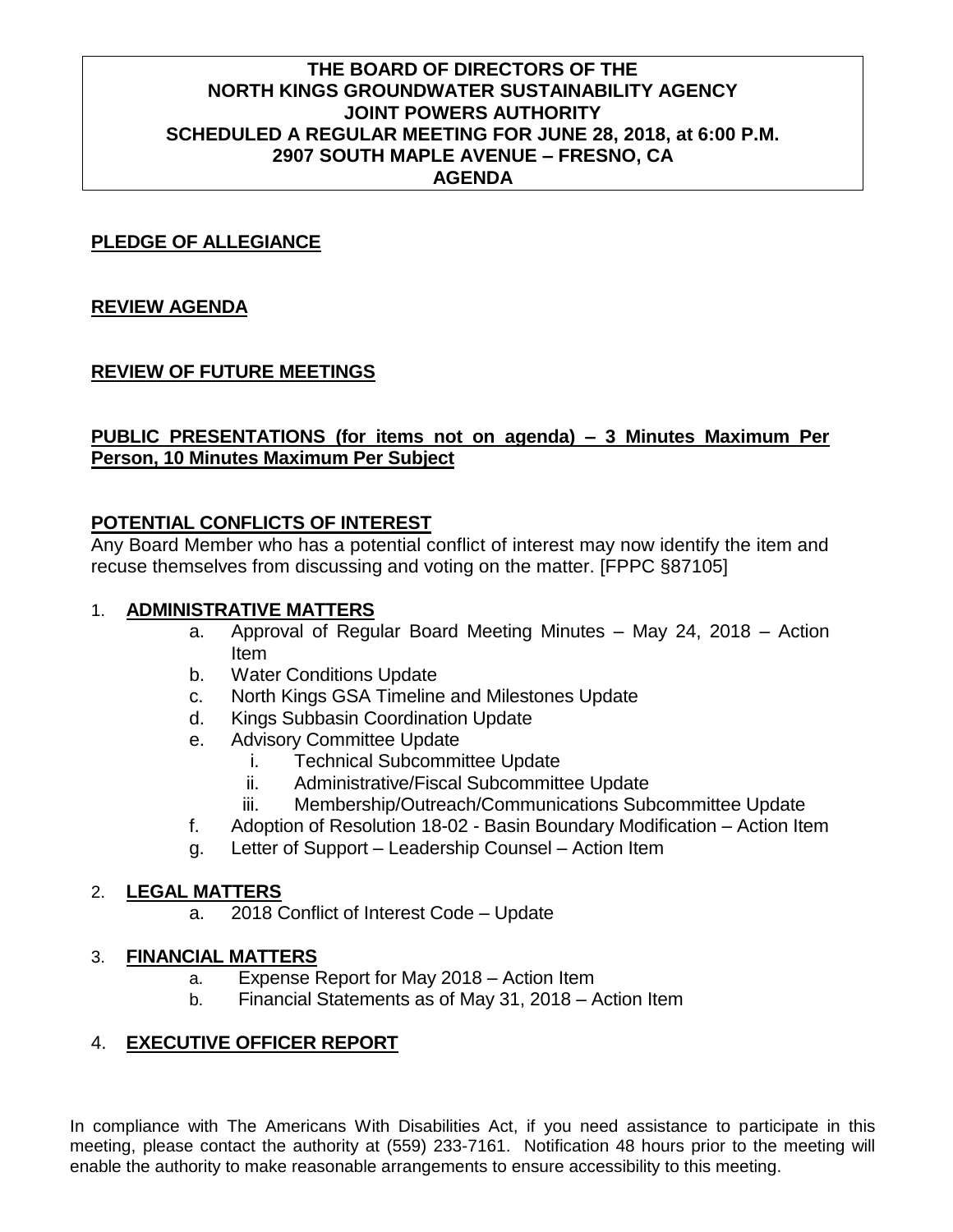# **THE BOARD OF DIRECTORS OF THE NORTH KINGS GROUNDWATER SUSTAINABILITY AGENCY JOINT POWERS AUTHORITY SCHEDULED A REGULAR MEETING FOR JUNE 28, 2018, at 6:00 P.M. 2907 SOUTH MAPLE AVENUE – FRESNO, CA AGENDA**

#### 5. **DIRECTORS REPORT**

6. **ADJOURNMENT**

Note: This agenda is posted pursuant to the provisions of the Government Code commencing at Section 54950. The date of this posting is June 25, 2018. Posting locations are: 1) Fresno Irrigation District Office; 2) FID Website; and 3) Notice Box located in front of 2907 S Maple Avenue – Fresno, CA (24 hour access available on District website and in the mailbox in front of building).

"In accordance with California Government Code Section 54957.5, any writing or document that is a public record, relates to an open session agenda item and is distributed less than 72 hours prior to a regular meeting, will be made available for public inspection in the District offices during normal business hours. If, however, the document is not distributed until the regular meeting to which it relates, then the document or writing will be made available to the public at the location of the meeting."

In compliance with The Americans With Disabilities Act, if you need assistance to participate in this meeting, please contact the authority at (559) 233-7161. Notification 48 hours prior to the meeting will enable the authority to make reasonable arrangements to ensure accessibility to this meeting.